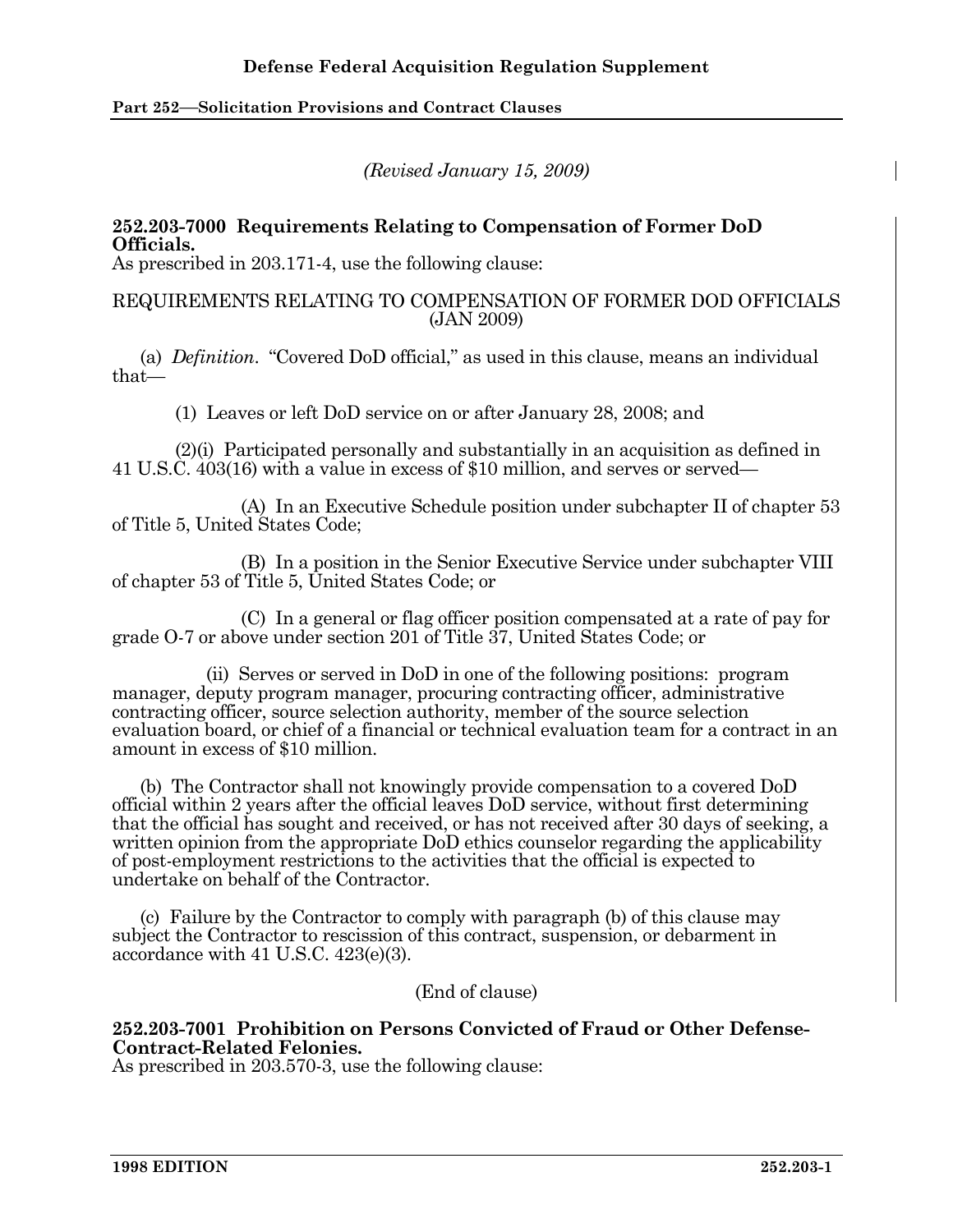## **Defense Federal Acquisition Regulation Supplement**

#### **Part 252**—**Solicitation Provisions and Contract Clauses**

#### PROHIBITION ON PERSONS CONVICTED OF FRAUD OR OTHER DEFENSE-CONTRACT-RELATED FELONIES (DEC 2008)

(a) *Definitions.* As used in this clause—

- (1) "Arising out of a contract with the DoD" means any act in connection with—
	- (i) Attempting to obtain;
	- (ii) Obtaining; or

 (iii) Performing a contract or first-tier subcontract of any agency, department, or component of the Department of Defense (DoD).

 (2) "Conviction of fraud or any other felony" means any conviction for fraud or a felony in violation of state or Federal criminal statutes, whether entered on a verdict or plea, including a plea of *nolo contendere*, for which sentence has been imposed.

 (3) "Date of conviction" means the date judgment was entered against the individual.

 (b) Any individual who is convicted after September 29, 1988, of fraud or any other felony arising out of a contract with the DoD is prohibited from serving—

(1) In a management or supervisory capacity on this contract;

- (2) On the board of directors of the Contractor;
- (3) As a consultant, agent, or representative for the Contractor; or

 (4) In any other capacity with the authority to influence, advise, or control the decisions of the Contractor with regard to this contract.

 (c) Unless waived, the prohibition in paragraph (b) of this clause applies for not less than 5 years from the date of conviction.

 (d) 10 U.S.C. 2408 provides that the Contractor shall be subject to a criminal penalty of not more than \$500,000 if convicted of knowingly—

 (1) Employing a person under a prohibition specified in paragraph (b) of this clause; or

 (2) Allowing such a person to serve on the board of directors of the contractor or first-tier subcontractor.

 (e) In addition to the criminal penalties contained in 10 U.S.C. 2408, the Government may consider other available remedies, such as—

(1) Suspension or debarment;

(2) Cancellation of the contract at no cost to the Government; or